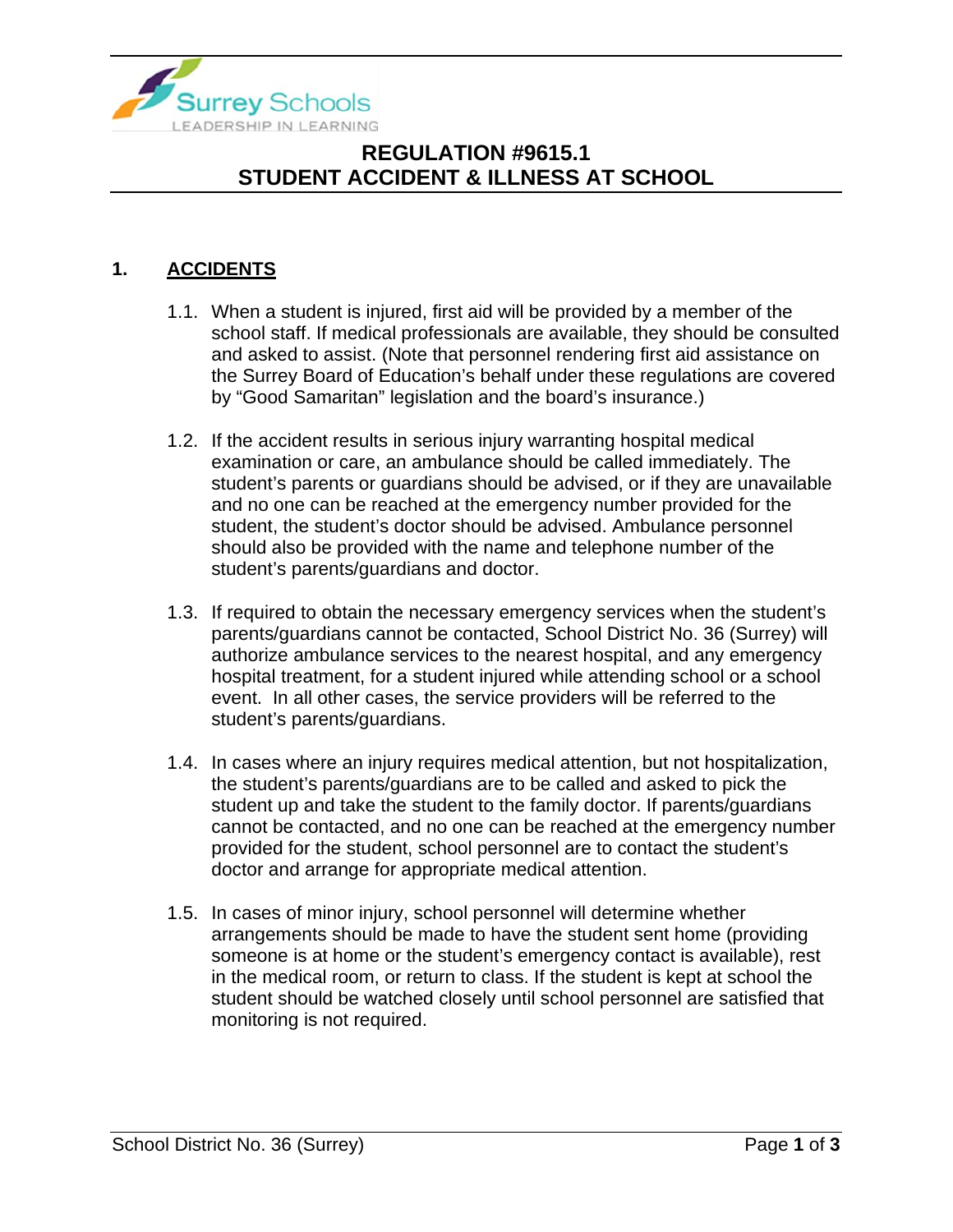

# **REGULATION #9615.1 STUDENT ACCIDENT & ILLNESS AT SCHOOL**

- 1.6. Parents/guardians should be informed of any accident or illness occurring at school or at a school-sponsored event, in a timely and appropriate manner, commensurate with the seriousness of the injury and/or the need for further monitoring.
- 1.7. In addition, any serious accident or injury to a student, particularly where a potential for medical and/or legal complications exists, is to be reported pursuant to Policy #5815: *[Risk Management -](https://www.surreyschools.ca/departments/SECT/PoliciesRegulations/section_5000/Documents/5815%20Policy.pdf) Incident Reports*.
- 1.8. If school personnel have recommendations to make as to how a similar accident might be avoided in the future the recommendations ought to be referred to the school's health and safety sub-committee and attached to the Incident Report form. The District Health and Safety Committee should be advised of any action(s) taken by school sub-committees as a result of accident/injury prevention recommendations.

#### **2. ILLNESS**

- 2.1. As it is often exceedingly difficult for non-medical persons to determine the validity of a student's claim of illness in many instances, staff will be obliged to use their judgement on behalf of the school district. If the situation is unclear, the student's claim should be accepted. In any case, the student should be referred to any available medical professionals.
- 2.2. If the illness appears to be of a passing nature, the student should be sent to the medical room or other suitable location to rest until able to return to class. The student should be monitored regularly.
- 2.3. In situations where the illness is more severe, the student's parents/guardians should be contacted and asked to pick up the student at the school. If parents/guardians, or emergency contact for the student cannot be contacted, staff should endeavour to contact the student's doctor and decide on an appropriate course of action.